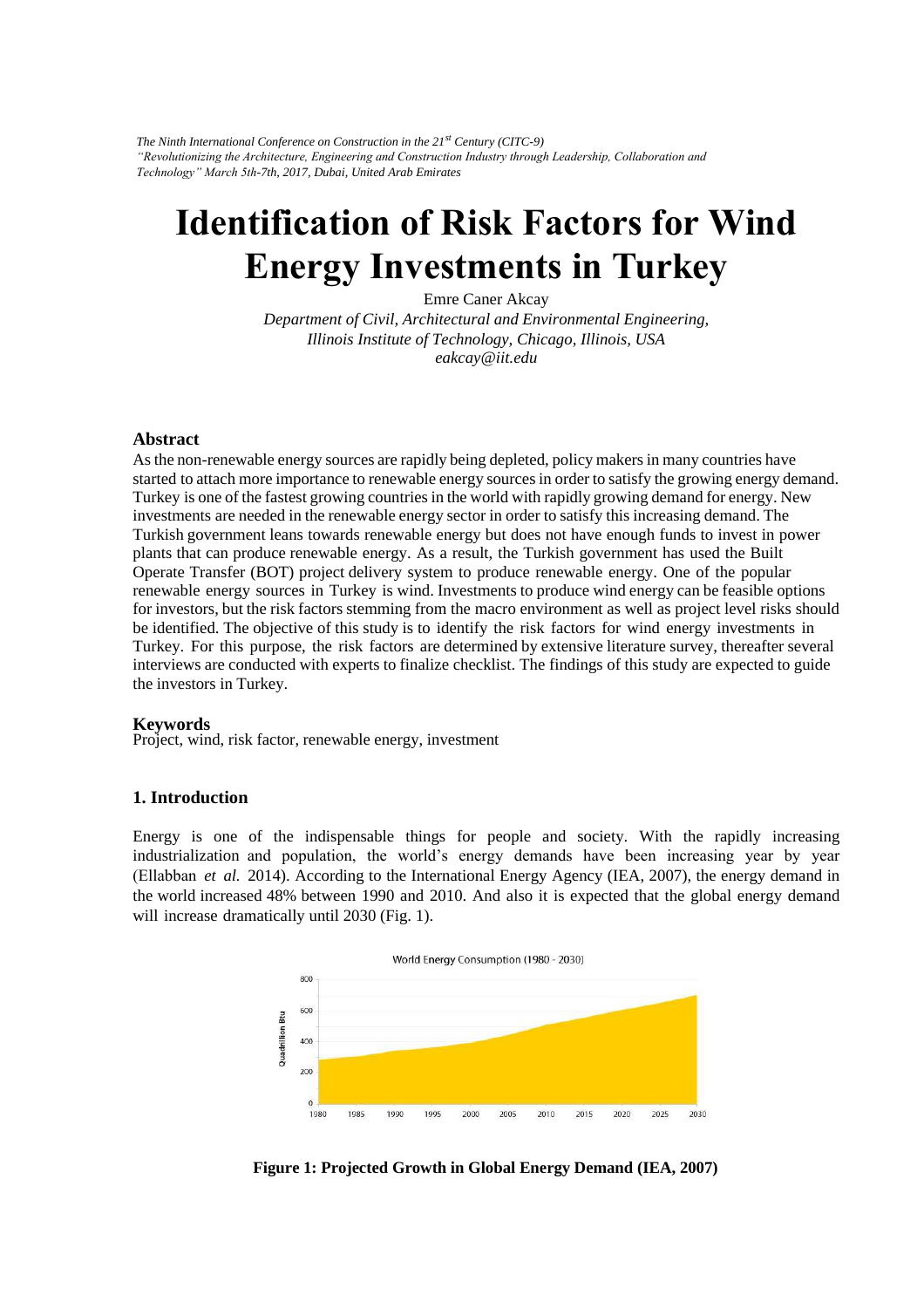As the energy is a scarce commodity, finding new energy sources is one of the biggest challenges of the 21st century. The energy sources can be categorized under two main headings as non-renewable and renewable. Non-renewable energy sources include coal, natural gas, petroleum and nuclear energy, on the other hand, renewable energy sources include wind, sunlight, biological materials, geothermal heat and rain (Ellabban *et al.* 2014). In contrast to non-renewable energy sources, renewable energy sources are plentiful, however, the current level of their development and management is inadequate to meet the demand of the world's increasing population (George *et al.* 2007). As the non-renewable energy sources have begun to decrease, all countries have started to give more importance to renewable energy sources in order to supply their energy demand. Turkey is one of the country that has leaned towards renewable energy. The Turkish government leans towards renewable energy but does not have enough funds to invest in renewable energy power plants. Instead of constructing renewable power plants they have used a Built Operate Transfer (BOT) system for constructing renewable energy power plants. In a BOT system, the investments are made by the investors. As a result of this situation, investors are interested in constructing different types of renewable power plants in Turkey. Wind energy is one of the popular renewable energy sources in Turkey. Turkey has approximately 2959 Megawatt (MW) installed wind power capacity at 2013. In recent years, as a consequence of the government's encouragement of investors towards renewable energy investments, the number of wind power plants has dramatically increased. In Figure 2, the total capacity of installed wind power plants in Turkey for each year is shown.



**Figure 2: The Total Capacity for the Installed Wind Power Plants (Kaplan, 2015)**

The dramatic increase in the installed wind power capacity in the last five years can be easily seen. The Turkish government announced its target for installed wind power capacity as 20,000 MW by 2023. Therefore, wind power plants can be profitable investment alternatives for contractors, however the risk assessment should be carefully carried out before making the investment. This study aims to identify the risk factors, probabilities, and impacts to guide the future investors. As a result of this identification, a risk matrix is constructed where one can find all risk factors, probabilities, and impacts for wind energy investments in Turkey.

### **2. Background Research**

Several research studies have been conducted to assess the implementation and the potential of renewable energy sources. Mezher *et al.* (2011) showed the oppourtunities and challenges for the different types of renewable energy projects in Abu Dhabi. Brown and Whitney (2011) provided a summary of U.S.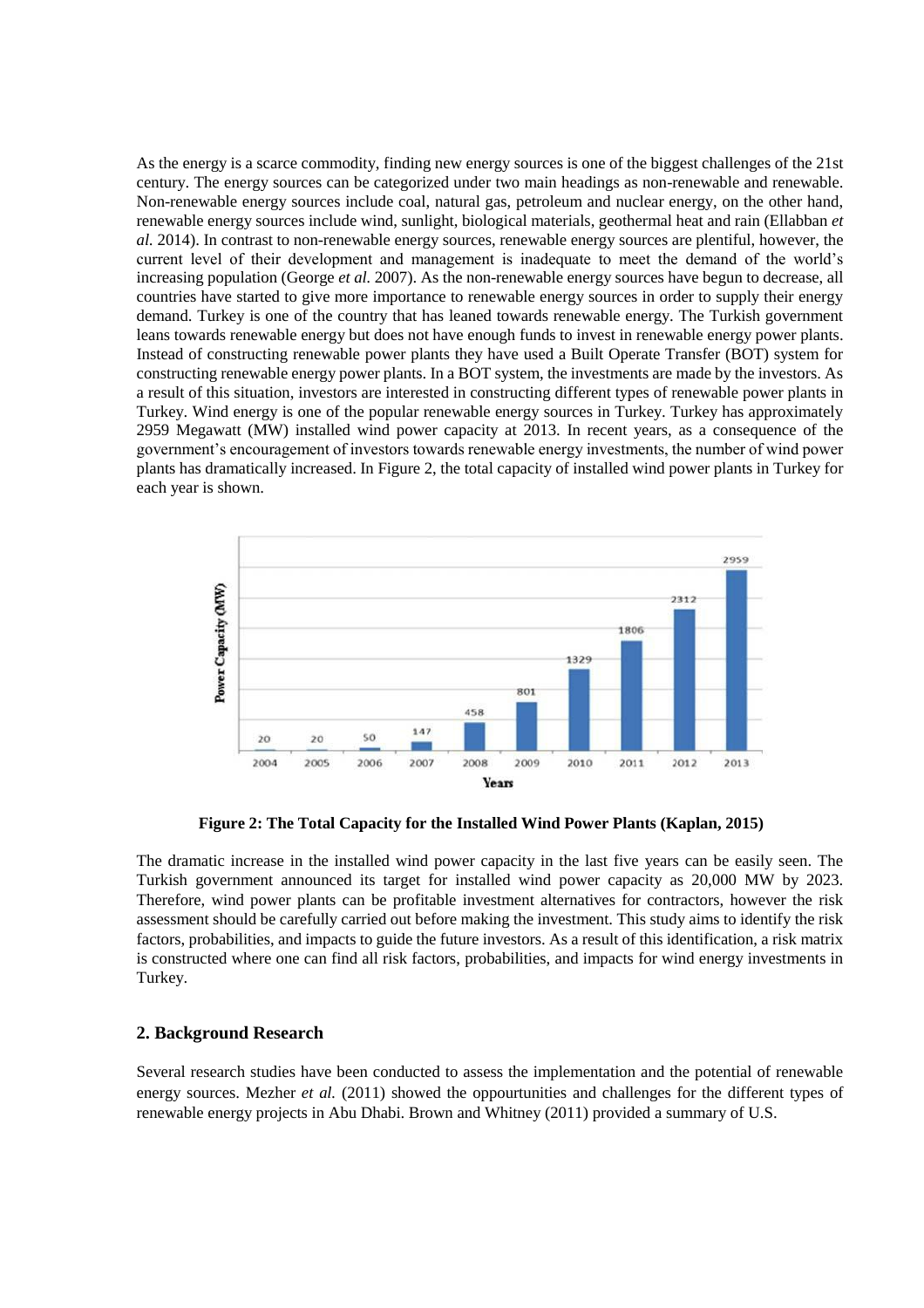electricity generation potential from different types of renewable energy sources. Evrendilek and Ertekin (2003) assessed Turkey's potential on renewable energy based on its growing energy demand and limited amount of fossil fuels. Furthermore, several research studies focused on economical, enviromental, and social impacts of renewable energy sources. (Abbasi *et al.* 1999; Akella *et al.* 2011; Sakellariou and Mulvaney 2013). Considering the choice of wind power as a renewable energy source, studies have been conducted to evaluate its potential, challenges associated with its implementation, pricing, and policies adopted. Shikha *et al*. (2004) showed the challenges for wind power plants in India, Wang *et al.* (2011) investigated pricing policy of wind power in China, Kissel and Krauter (2006) investigated wind energy policies in Brazil. Other research studies focused on offshore wind energy (Barthelmie and Pryor 2006; Wang *et al.* 2013; Monaldo *et al.* 2014; Sempreriva *et al.* 2009). Although there have been quite research studies related to renewable energy sources and wind power plants, there is not any specific study in the literature that guides to the investors in the sense of identification of risk factors for wind power plants in Turkey. Therefore, this study aims to guide the investors who interested in wind power plant investments in Turkey.

# **3. Methodology of Study**

In order to identify the risk factors related to wind power plants, first of all, an extensive literature review was performed. This literature review, based on the works of; Schaufelberger (2005), Al-Azemi *et al.* (2014), Ibrahim *et al.* (2006), Abedgeno and Ogunlana (2006), Mane and Pimplikar (2013), Zhang (2005), Karim (2011), Wang *et al.* (2000), and Askar and Gab-Allah (2002) . With the help of this literature review, 15 possible risk factors are listed (Figure 3). These risk factors are clustered as external and internal risk factors.



**Figure 3: Risk factors for wind energy investments**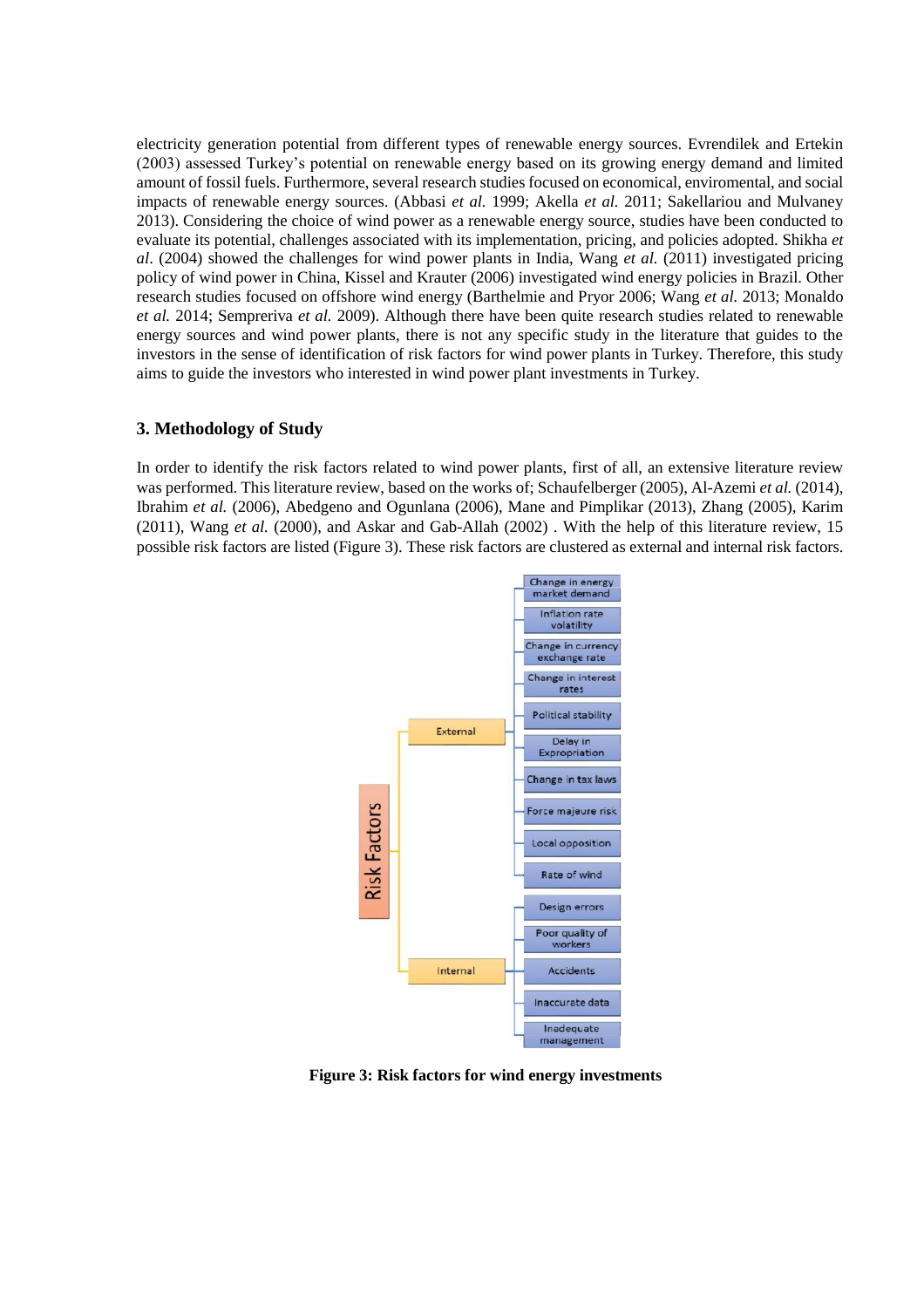The internal risk factors are possible to control or avoid, on the other hand, external risk factors are impossible to control. In the second step, as the risk factors have impact on cash flow parameters of wind energy investment, cash flow parameters related to wind power plants are identified (Figure 4). This identification process was performed by examining previous feasibility studies related to wind energy investments. As it is not in the content of this paper, the parameters are not examined in detail.



## **Figure 4: Cash Flow Parameters for Wind Energy Investments**

After the identification process, a questionnaire contains all the risk factors and cash flow parameters was prepared. In order to identify the impact and probability of the risk factors, four different investment companies were contacted (Table 1). All companies invest in the field of renewable energy production in Turkey. Company A constructed and is now operating five wind power plants with a total capacity of 73 MW, Company B constructed and is now operating three wind power plants with a total capacity of 38 MW, Company C constructed and is now operating six wind power plant with a total capacity of 124 MW, Company D constructed and is now operating seven wind power plants with a total capacity of 155 MW.

| Company   | Wind<br>Energy<br>Production<br>Capacity<br>(MW) | Experience<br>(years) | Number of wind<br>power<br>in<br>period | plants Other types of renewable power<br>constructed and plants constructed and in<br>operation operation period |
|-----------|--------------------------------------------------|-----------------------|-----------------------------------------|------------------------------------------------------------------------------------------------------------------|
| Company A | 73                                               | 12                    |                                         | Hydroelectric, Solar                                                                                             |
| Company B | 38                                               | 11                    |                                         | Biomass, Solar, Hydroelectric                                                                                    |
| Company C | 124                                              | 21                    | n                                       | Geothermal, Hydroelectric                                                                                        |
| Company D | 155                                              | 19                    |                                         | Hydroelectric, Solar, Geothermal                                                                                 |

**Table 1. General profile of the companies that participated in the study**

As can be seen in Table 1, all four companies are directly involved in construction and operation period for different types of renewable power plants, and each of them have experienced more than 10 years. The experiences and variety of companies helped in identifying the impact and probability of risk factors. The prepared questionnaire was applied to one executive manager and four project managers of each company. Before the questionnaire was applied to the participants, all possible risk factors were shown,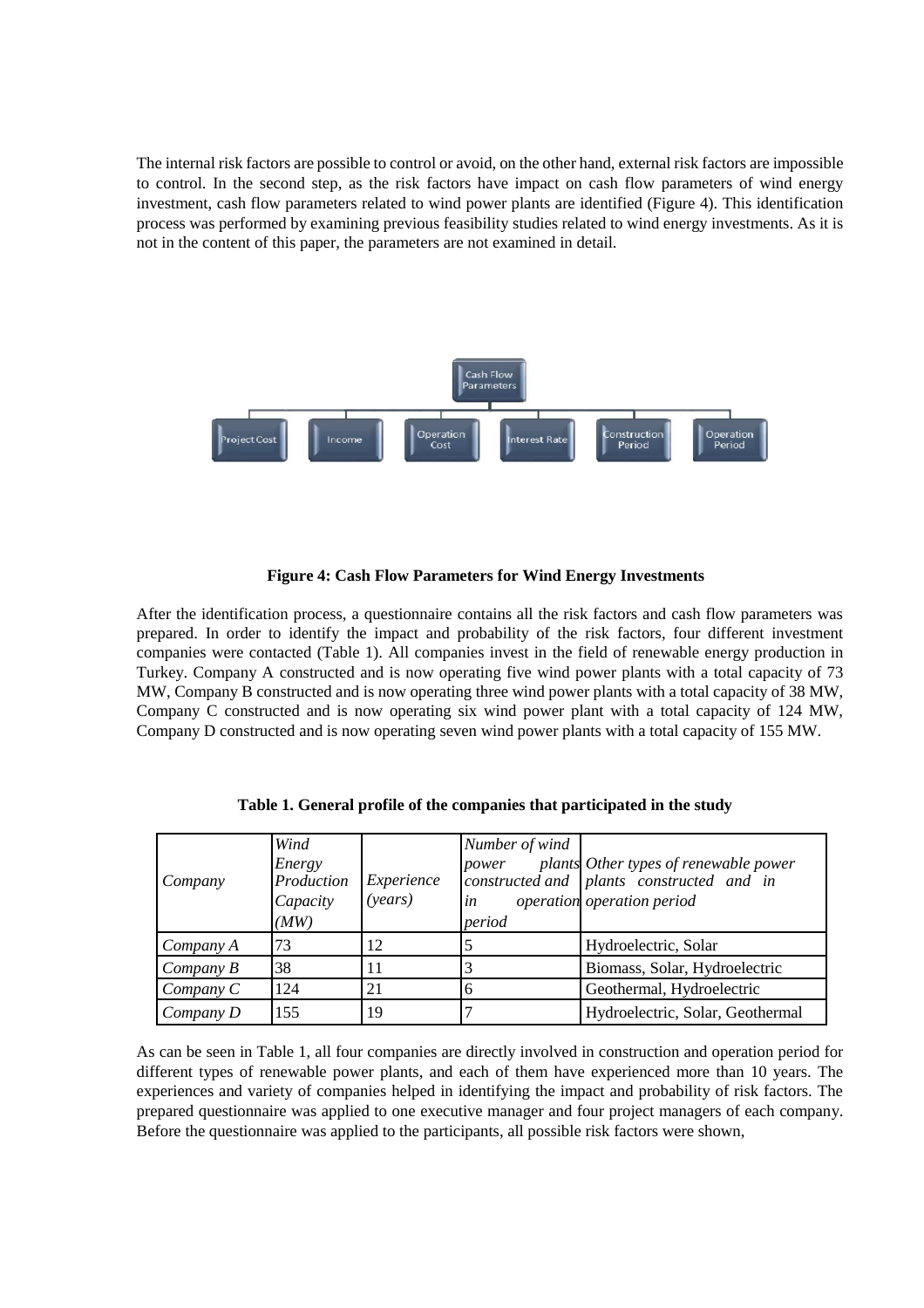and they were asked if they want to add any other risk factor. After that process, the questionnaire was applied to all participants. In the questionnaire, they were asked to assess the probability and impact of each risk factor from zero to three, where "zero" shows risk factor has *no* probability and impact, "one" shows risk factor has *low* probability and impact, "two" shows risk factor has *medium* probability and impact, and "three" shows risk factor has *high* probability and impact.

As the questionnaire was performed by 20 participants, 20 different results were obtained. These 20 results need to be reduced to a single result. For the reduction process, the Delphi Method was used. In this technique the questionnaire was answered by the participants in two or more rounds. After each round, the questionnaire that includes all the participants' answers are given to the participants and they are asked to revise their earlier answers in the light of the other participants' answers. By performing this process, the range of the answers are minimized in each round, and also the degree of consensus for the results is increased in each round. After all rounds are completed, the mode of the answers are determined as a final result of the questionnaire.

## **4. Results**

In order to show the results of questionnaire, a risk matrix that demonstrates probability and impact of the risk factors on cash flow parameters is constructed (Figure 5) . In the matrix, each row shows a risk factor, and each column shows a cash flow parameter. As can be seen in matrix, the results are given as two letters where the first letter ("L" for low probability, "M" for medium probability, "H" for high probability, and "N" for no probability) shows the probability of the risk factor and the second letter ("L" for low impact, "M" for medium impact, "H" for high impact, and "N" for no impact) shows the impact of the risk factor on cash flow parameter. For instance, the probability of the risk factor "*Change in energy market demand*" is medium, and the impact of this risk factor on "*Income*" is high.

|                                                                               | <b>Cash Flow</b><br><b>Parameters</b> |              |        |       |                     |                                                  |                         |
|-------------------------------------------------------------------------------|---------------------------------------|--------------|--------|-------|---------------------|--------------------------------------------------|-------------------------|
| <b>TYPE</b>                                                                   | <b>Risk Factors</b>                   | Project Cost | Income |       |                     | Operation Cost Interest Rate Construction Period | <b>Operation Period</b> |
| E<br>$\mathbf X$<br>T<br>E<br>$\mathbf R$<br>$\mathbf N$<br>$\mathbf{A}$<br>L | Change in energy market demand        | [M,N]        | [M,H]  | [M,N] | [M,N]               | [M,N]                                            | [M,N]                   |
|                                                                               | Inflation rate volatility             | [M,M]        | [M,M]  | [M,M] | [M,H]               | [M,M]                                            | [M,M]                   |
|                                                                               | Change in currency exchange rate      | [H, M]       | [H,M]  | [H,M] | [H,H]               | [H,N]                                            | [H,N]                   |
|                                                                               | Change in interest rates              | [H,M]        | [H,N]  | [H,L] | [H,H]               | [H,M]                                            | [H,M]                   |
|                                                                               | Political stability                   | [L,L]        | [L,M]  | [L,L] | [L,M]               | [L,L]                                            | [L,L]                   |
|                                                                               | Delay in Expropriation                | [M,L]        | [M,L]  | [M,N] | [M,N]               | [M,H]                                            | [M,H]                   |
|                                                                               | Change in tax laws                    | [L,M]        | [L,M]  | [L,L] | [L,L]               | [L,N]                                            | [L,N]                   |
|                                                                               | Force majeure risk                    | [M,H]        | [M,H]  | [M,H] | [M,M]               | [M,H]                                            | [M,H]                   |
|                                                                               | Local opposition                      | [M,H]        | [M,L]  | [M,L] | [M,N]               | [M,H]                                            | [M,H]                   |
|                                                                               | Rate of wind                          | [L,N]        | [L,H]  | [L,N] | [L,N]               | [L,N]                                            | [L,N]                   |
| I<br>${\bf N}$<br>T                                                           | Design errors                         | [M,M]        | [M,H]  | [M,M] | [M,N]               | [M,L]                                            | [M,L]                   |
|                                                                               | Poor quality of workers               | [L,H]        | [L,L]  | [L,M] | $\left[ L,N\right]$ | [L,H]                                            | [L,H]                   |
| E                                                                             |                                       |              |        |       |                     |                                                  |                         |
| $\mathbf R$<br>$\mathbf N$                                                    | Accidents                             | [M,M]        | [M,M]  | [M,M] | [M,N]               | [M,M]                                            | [M,M]                   |
|                                                                               | Inaccurate data                       | [M,N]        | [M,H]  | [M,H] | [M,N]               | [M,N]                                            | [M,N]                   |
| $\boldsymbol{\mathsf{A}}$<br>L                                                | Inadequate management                 | [M,H]        | [M,H]  | [M,H] | [M,N]               | [M,H]                                            | [M,H]                   |

### **Figure 5: Risk matrix for wind energy investments**

If the results are examined, it can be easily seen that "change in currency exchange rate" and "change in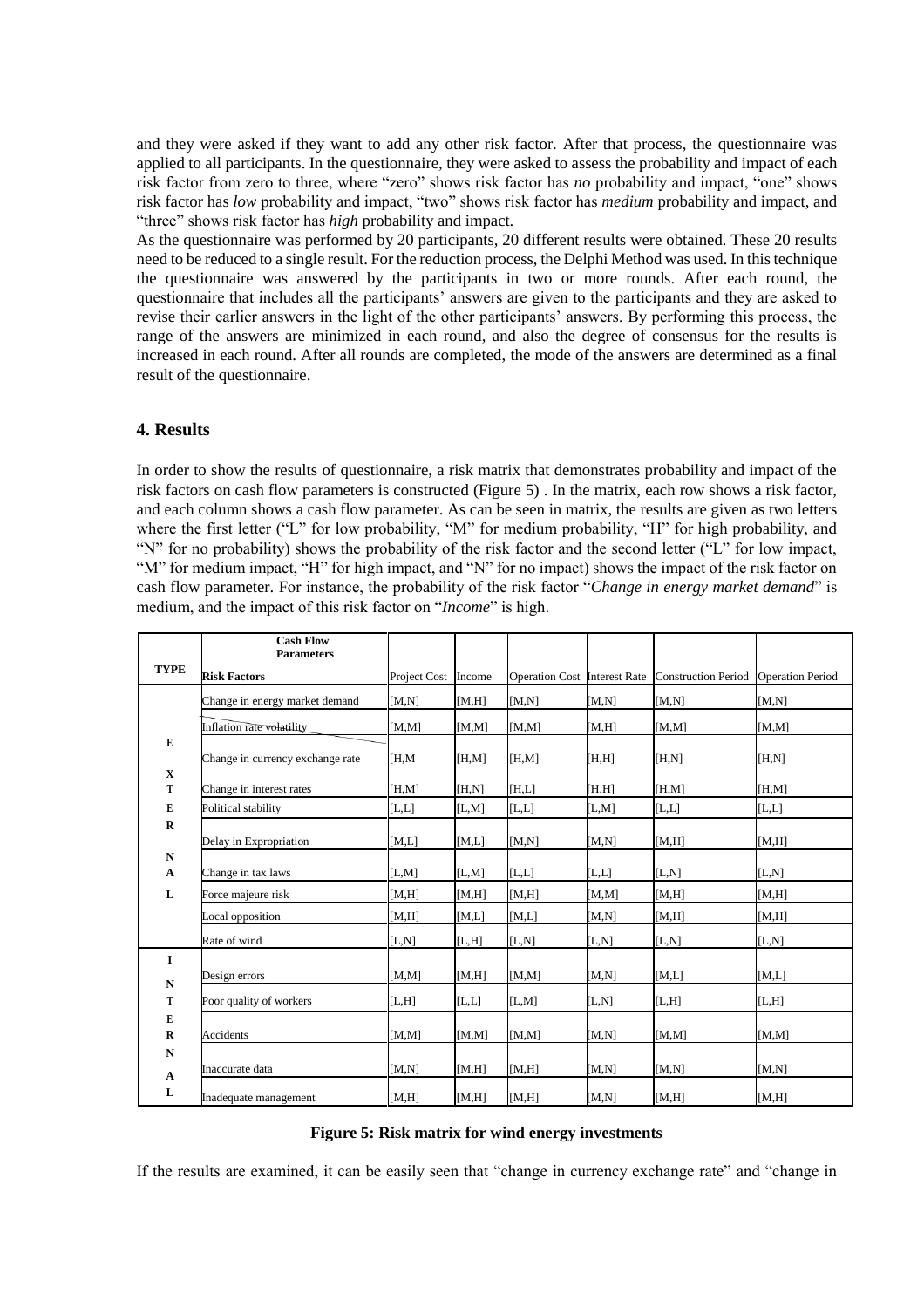interest rates" are the risk factors that have the highest probability of occuring while making wind power plant investments in Turkey. According to the participants, the reason for this situation is Turkey's strong but vulnerable economy. So, investors should pay extra attention to these two risk factors. On the other hand, "political stability", "change in tax laws" and "rate of wind" are the risk factors that have the lowest probability of occuring. Which means that investors can give less importance to these risk factors while making a wind energy investment.

If one examines the impact of risk factors on cash flow parameters, one can easily see that "inadequate management" and " force majeure risk" are the risk factors that have the highest impact on all cash flow parameters. All participants especially agree that inadequate management is one of the main reasons why investors fail in wind energy investments.

# **4. Conclusion**

In conclusion, this research provides general information about the global energy demand. Different kinds of energy sources are stated, and also the Turkish government's available and targeted installed power capacity for wind energy is clarified. In this study, all the cash flow parameters related to wind power plants are determined with the help of previous feasibility studies related to wind energy investments. All of the external and internal risk factors for the wind power plant projects are determined by performing an extensive literature review. The impact and probability of each risk factor in wind power investments is clarified. In light of these risk factors and impacts, the risk analysis of wind power plant projects in Turkey can be easily performed. These risk factors can also be the basis of the further risk analysis studies of the other renewable (hydro, solar, biomass, geothermal) power plant projects in Turkey.

# **5. References**

- Abbasi, S. A., and Abbasi, N. (2000). "The likely adverse environmental impacts of renewable energy sources". *Applied Energy*, Vol. 65, pp 121-144.
- Abedgeno, M. P., and Ogunlana, S. O. (2006). "Good project governance for proper risk allocation in public-private partnership in Indonesia". *International Journal of Project Management*, Vol. 24, pp 622-634.
- Akella, A. K., Saini, R. P., and Sharma, M. P. (2011). "Social, economical and environmental impacts of renewable energy systems". *Renewable Energy*, Vol. 34, pp 390-396.
- Al-Azemi, K. F., Bhamra R., and Salman A. F. M. (2014). "Risk Management Framework for Build, Operate and Transfer (BOT) Projects in Kuwait". *Journal of Civil Engineering and Management*, Vol. 20, No. 3, pp 415-433.
- Askar, M. M., and Gab-Allah, A. A. (2002). "Problems facing parties involved in build, operate and transport projects in Egypt". *Journal of Management in Engineering*, Vol.18, No. 4, pp 173-178.
- Barthelmie1, R. J., and Pryor, S. C. (2006) . "Challenges in Predicting Power Output from Offshore Wind Farms". *J. Energy Eng*., Vol. 132, No. 3 , pp 91-103.
- Brown, P., and Whitney, G. (2011). "U.S. Renewable Electricity Generation: Resources and Challenges". *Congressional Research Service*.
- Ellabban, O., Abu-Rub, H., and Blaabjerg, F. (2014). "Renewable energy resources: Current status, future prospects and their enabling technology". *Renewable and Sustainable Energy Reviews*, Vol. 39, pp 748– 764.
- Evrendilek, F., and Ertekin, C. (2003). "Assessing the potential of renewable energy sources in Turkey". *Renewable Energy*, Vol. 28, pp 2303–2315.
- Hargreaves, G., and Zaccaria D. (2007). "Better Management of Renewable Resources Can Avert a World Crisis". *Journal of Irrigation and Drainage Engineering,* Vol.133, No. 3, pp 201-205.

Ibrahim, A. D., Price, A.D.F., and Dainty, A.R.J. (2006). "The analysis and allocation of risks in public private partnerships in infrastructure projects in Nigeria". *Journal of Financial Management of Property and Construction*, Vol. 11, No. 3, pp 149-163.

International Energy Agency (2007). "Renewables in global energy supply, fact sheet". *OECD/IEA*, Paris.